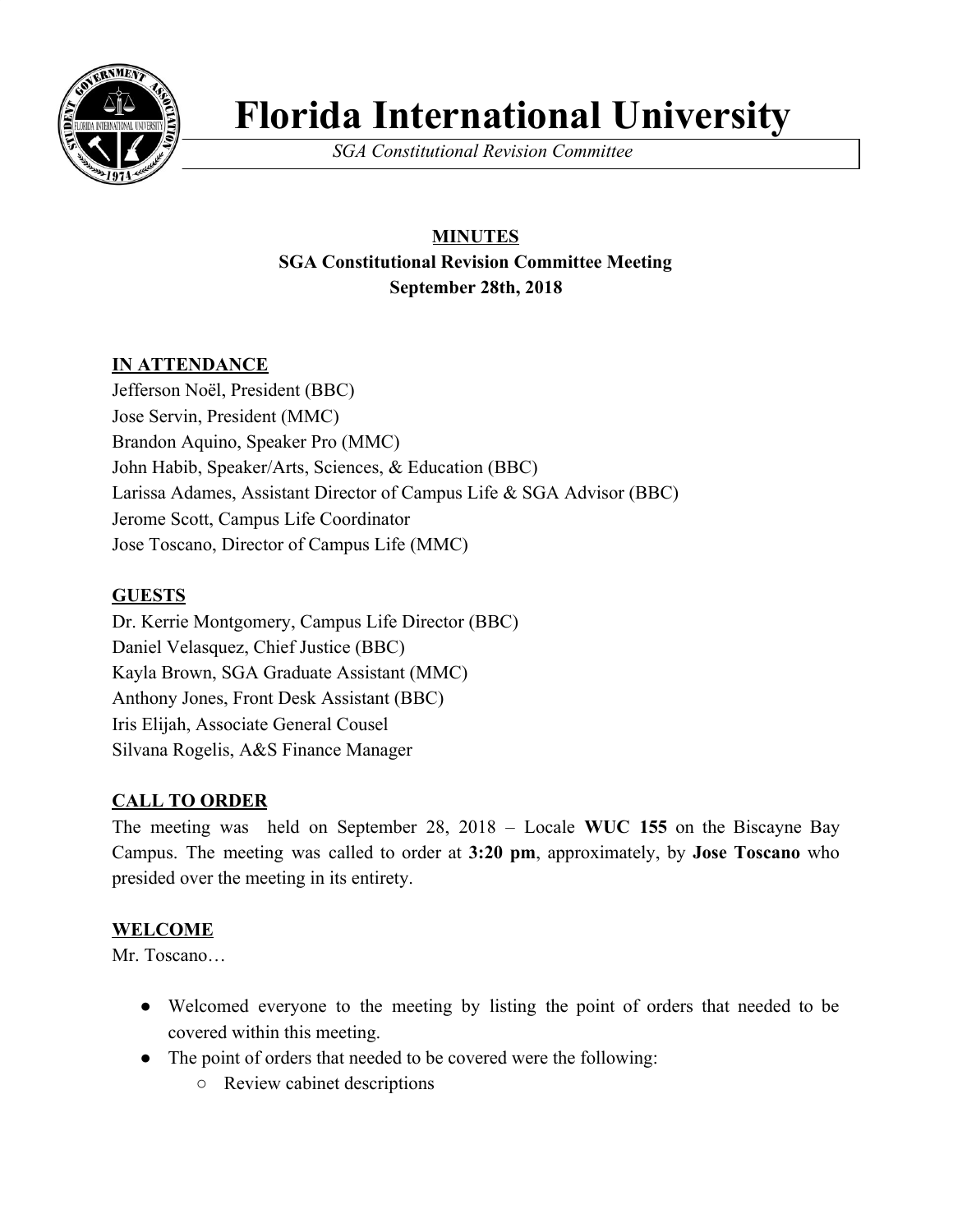- Review Vice President's job description
- Accountability Board
- Questioned if the committee had any unfinished business from the last meeting that needed to be finished before moving on with the point of orders for today's meeting.

Mr. Noel, "During the Town Hall meeting, we shared with the student body what we had so far regarding the constitution. While the students looked over the document, they provided to us suggestions on what things could be added, removed, or changed within the draft of the constitution that we have so far.

Mr. Toscano, "Jefferson is that really any of the three bullets that we have?"

Mr.Noel, "No there not really related."

Mr.Toscano, "Ok so I would ask that the members of the committee make a motion to either hear the suggestions that Jefferson has now before going into the point of orders or to hear them afterward."

Mr.Aquino moved to discuss President Noel's items for 10 minutes. Mr.Sirven seconded the motion. The motion passed unanimously.

## **STUDENT SUGGESTIONS FROM TOWN HALL MEETING**

Mr.Noel…

- Proceeded to list the suggestions that were given to him by the student body during the Town hall Meeting:
	- "There should be a MMC Vice President specific to the campus, so essentially adding a 5th Vice President"

Mr.Aquino, "Shouldn't we have this discussion after we discuss the ticket since on the ticket we are talking about the positions and how they are spread out within the various campuses."

Mr.Scott, "I think from my understanding it was a matter between equality and equity of if there was a position where everyone would be seen as equal but I think there's more of an issue that the regional locations, from what I got, they feel that there is not going to be a voice for them, however, I don't think that that is the concern from the MMC campus."

Mr.Noel, "So are you guys ok with adding it or keeping it as is?"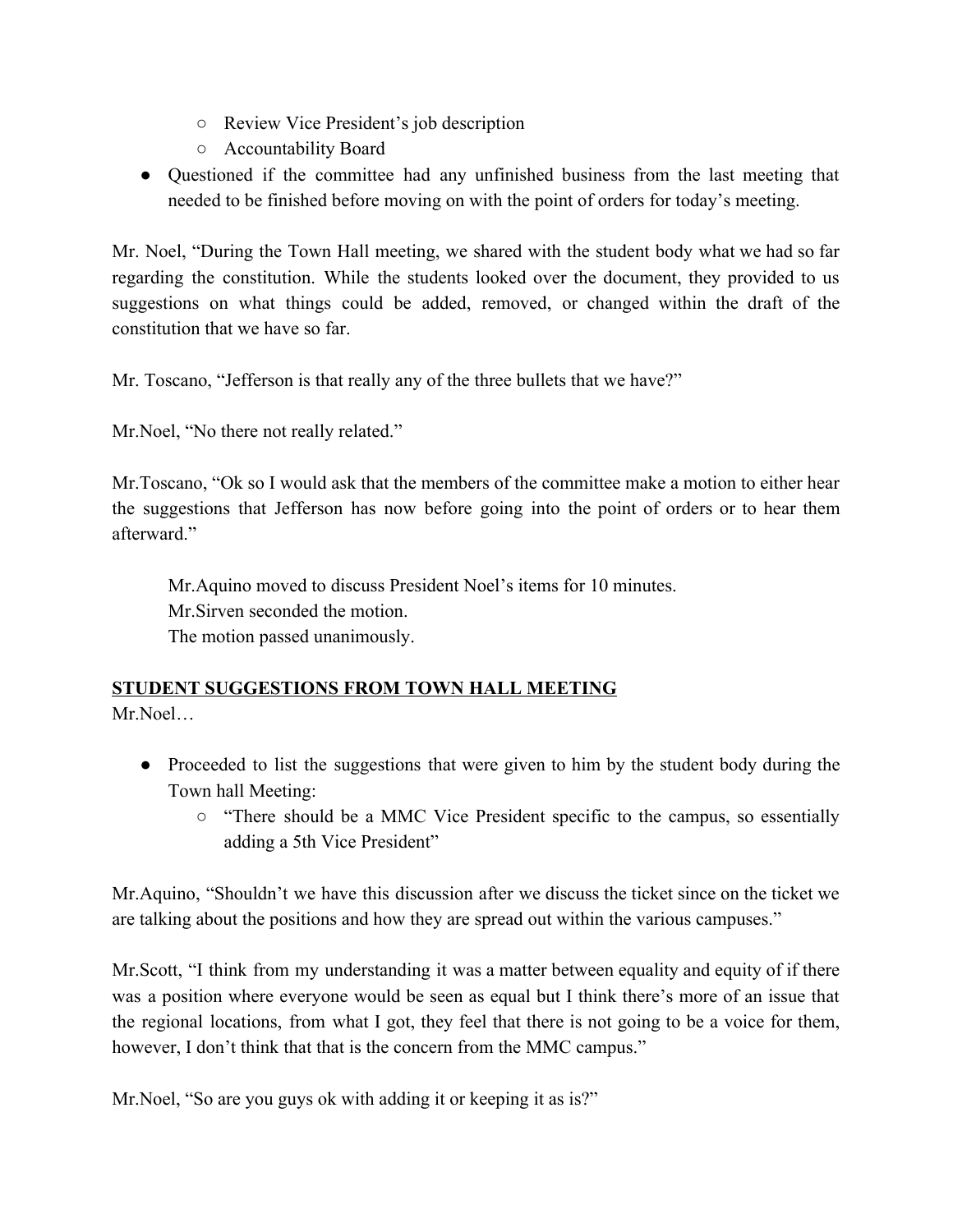Mr.Habib, "From my perspective, I'm not really a fan of having 4 EVPs and one executive VP. I think that if we make it simpler with just as much representation that it would be more effective. That maybe instead of having an online EVP we could replace that with an online senator and keep it simple to have one president, one BBC vice president, one MMC vice president. Whereas, the MMC VP would also work in conjunction with the SGA senator and the BBC VP will work in conjunction with I-75. That's my suggestion."

Mr. Habib, "Or how about having a Vp that represents MMC  $\&$  EC, a VP that represents BBC, and a VP that represents I-75 and no executive VP."

Mr. Scott, "Wasn't that already a suggestion?"

Mr.Habib, "The previous suggestion included an EVP."

Mr.Aquino, Whats the reason for removing the EVP position?"

Mr.Habib, "Because I feel that having an EVP will more overshadow the obligations of the other VPs. I feel that the president himself could serve as the EVP and just assume the responsibilities that would be given to an EVP."

Mr.Toscano, "I just want to make it clear for all that this is something that has been previously voted on so you would have to go back if it is something that you all would be willing to reconsider to vote and one of the persons who actually voted for this would have to bring this motion back to the floor to reconsider."

Mr.Noel, "Lets not forget that this is only one of the many points that the students suggested during the Town Hall Meeting."

Mr.Aquino, "Would you like to go over all the points and then come back to this one?"

Mr.Noel, "Ok."

Mr.Aquino moved to extend time by 10 minutes. Mr.Habib seconded the motion. The motion passed unanimously.

• Continued to list the suggestions that were given to him by the student body during the Town hall Meeting: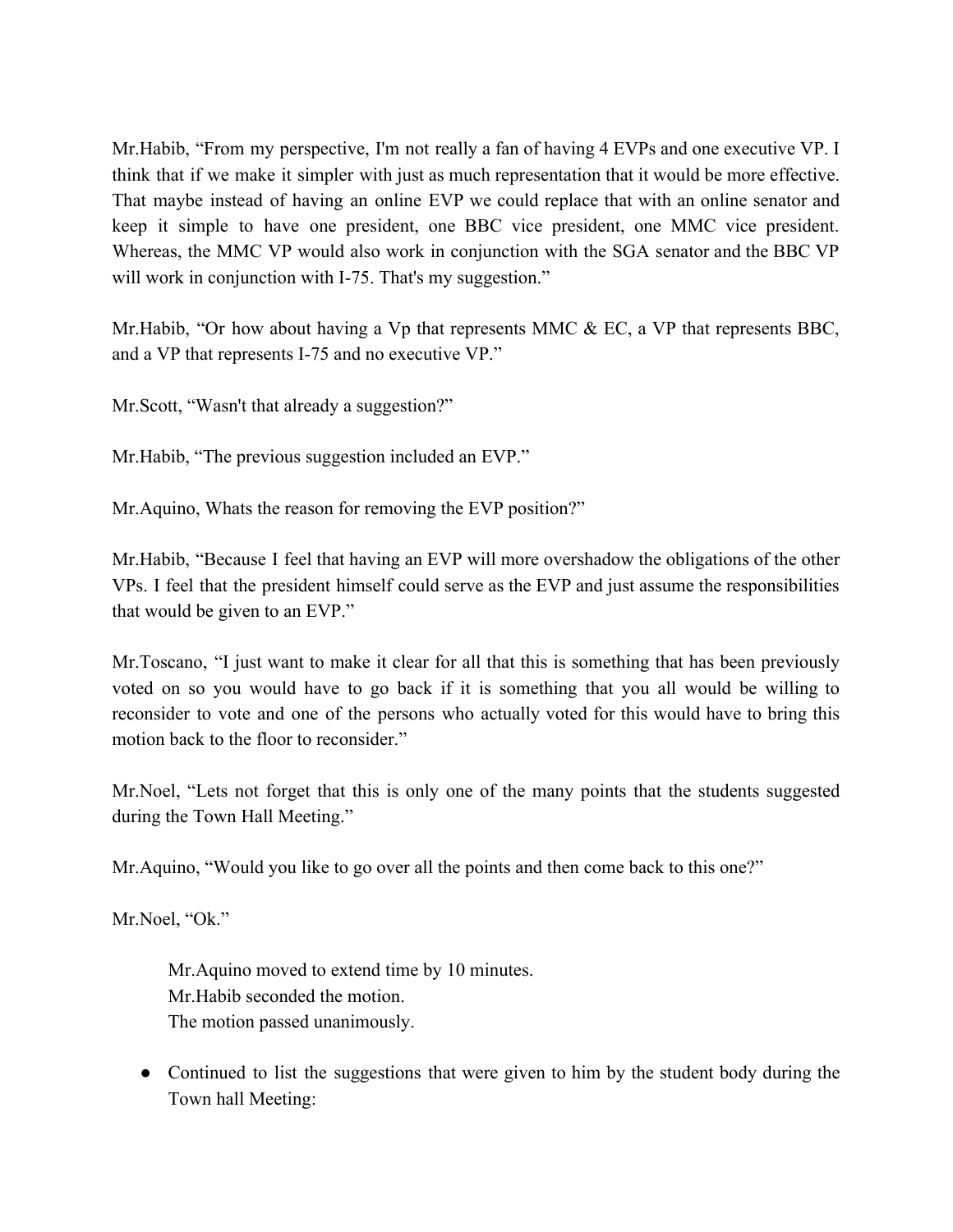- Will graduate students be able to run for different senate seats?
- $\circ$  2 senators for both schools, one for MMC/BBC & one for broader colleges like CASE and nursing.
- Intent to keep an SGA office at BBC.
- Are councils going to receive stipends?
- Lebanon government
- Meetings rotating around all campuses/regional locations.
- VPs consult with all cabinet members to ensure diversity.
- Show percentage of votes for the constitution regarding whether they came from MMC or BBC.

The members of the committee discussed in further detail each student suggestion.

Mr.Aquino moved to close the discussion. Mr.Sirven seconded the motion. The motion passed unanimously.

Mr.Toscano, "Is there a motion on the floor for any of the recommendations presented by Jefferson?"

Mr.Sirven moved to create an additional article titled, "Executive Council Meetings," specifying the the executive council must be held at a different campus or regional location other than where it was previously held at.

Mr.Aquino seconded the motion.

Mr.Noel moved to amend Sirven's motion to change the title of the article from "Executive Council Meetings" to read, "SGA Official Meeting."

Mr.Sirven accepted the friendly amendment.

Mr.Sirven moved to create an additional article titled, "Official SGA Meetings" with the first point in the article being that, the executive council meetings must be held at a different campus or regional location other than where their last meeting was held.

Mr.Noel seconded the motion. The motion passed unanimously.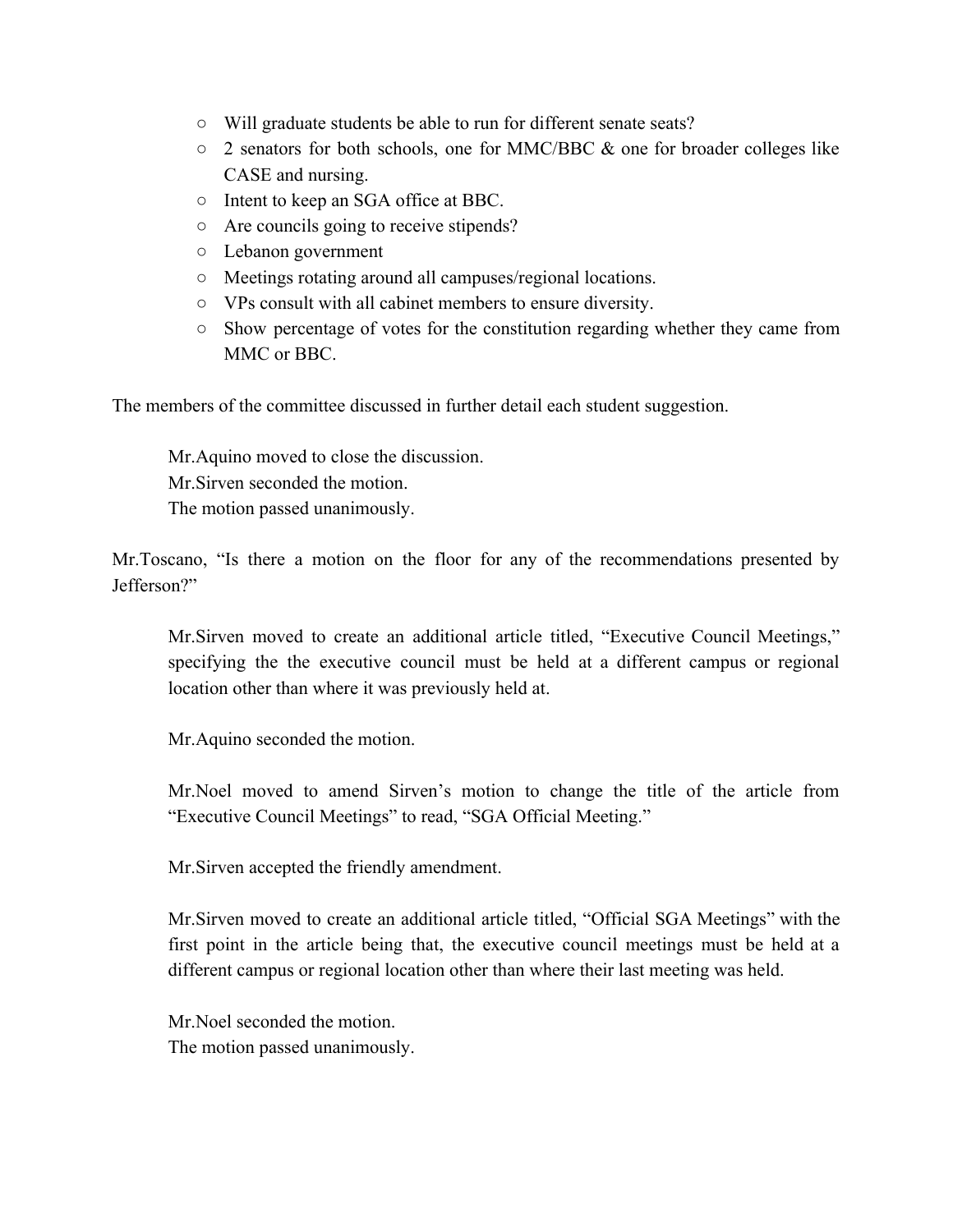Mr.Noel moved to change Article 4, Section 2A, to read, "Senate shall be composed of one senator from each college or school that has a dean or assistant or associate dean and one senator from each campus that holds on campus housing."

Mr.Sirven seconded the motion. The motion failed 3-3-0

Mr.Noel moved for language in the constitution to state that SGA officials shall be required to hold office hours on the campuses or regional campuses within their jurisdiction.

Mr. Noel withdrew his motion.

#### **Cabinet Descriptions**

Mr.Scott moved to create an article for the executive council and move Article 5, Section 2 underneath that.

Mr.Sirven seconded the motion. The motion passed unanimously.

Mr.Sirven moved to change Subsection B to read, "To be appointed by the the president and confirmed by the concurrence of the majority of the senate."

Mr.Noel moved to open discussion for one minute. Mr.Sirven seconded the motion. The motion passed unanimously.

Mr.Sirven moved for Subsection B under cabinet to read, "As be appointed by the president and confirmed by the concurrence of the majority of the senate."

Mr.Aquino seconded the motion. The motion passed unanimously.

Mr.Sirven moved for Section C to read, "Consist of at least of the Chief of Staff, Comptroller, Secretary of Governmental Relations, Secretary of External Relations."

Mr.Aquino seconded the motion. The motion passed unanimously.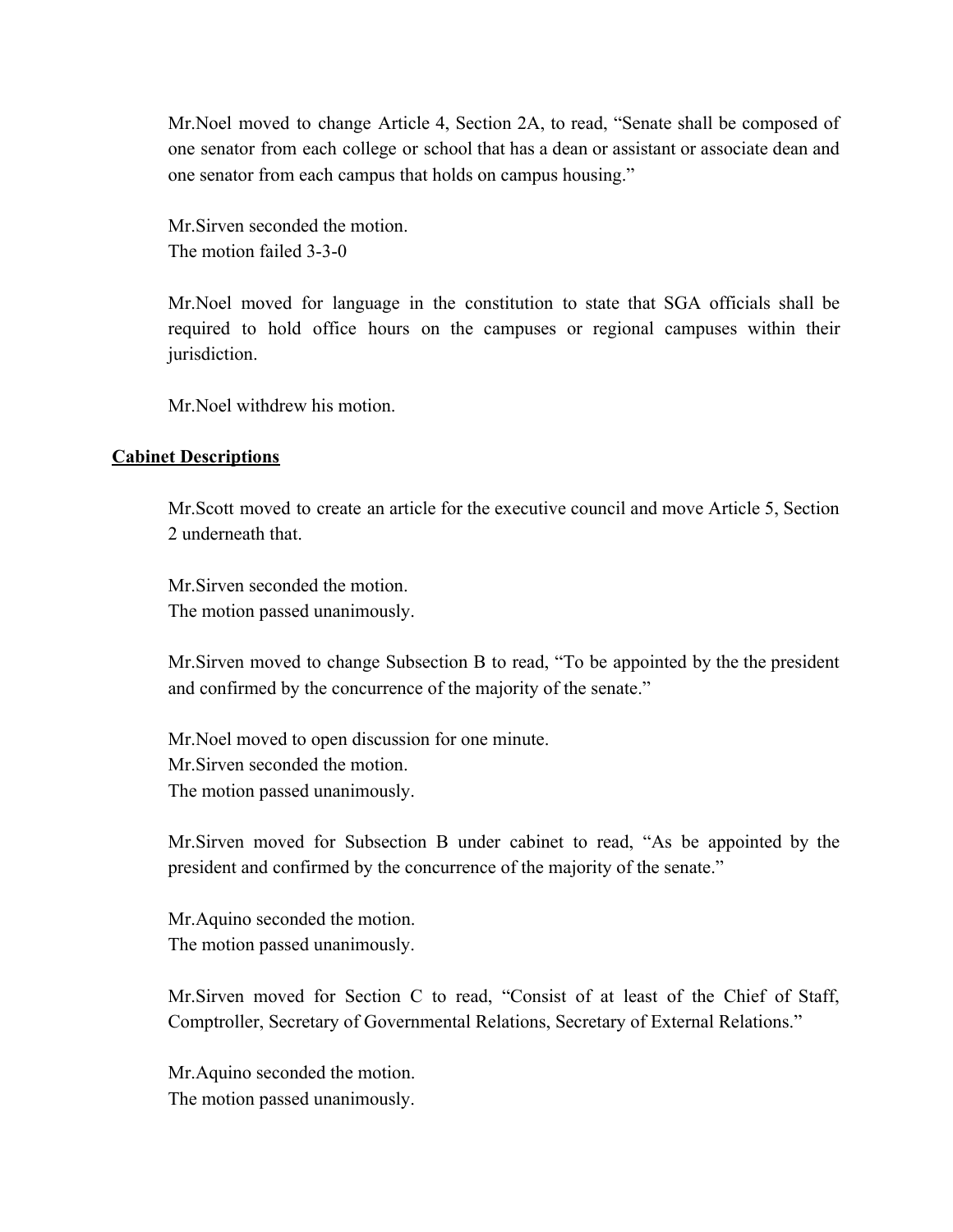Mr.Sirven moved to open for 2 minutes of discussion regarding whether or not the Comptroller should be elected or appointed."

Mr.Noel seconded the motion. The motion passed unanimously.

Mr.Sirven, "I think it should be voted because I think their interest is with the student body not the president."

Mr.Habib, "Is there a specific reason why to put them in cabinet?"

Mr.Sirven, "I guess that it has just always been that way." Mr. Sirven, "Is everyone ok with having them be elected?"

> Mr.Aquino moved to amend Article 11, Section 1, Paragraph 3 and to strike the word treasurer from that line.

Mr.Aquino withdrew his motion.

Mr.Scott moved to change Article XI, Section 1, subsection 3 to read "President & Executive Vice President shall run on one ticket and be elected by the student body. The Comptroller shall run separately from the President and Executive Vice President and be elected by the student body. Engineering Center Vice President, I-75 Vice President, Biscayne Bay Vice President, and Online Vice President shall run separately from the President, Executive Vice President, and Comptroller and be elected by a majority concurrence of students who take 50% or more of their classes at their respective regional location<sup>"</sup>

Mr.Aquino seconded the motion. The motion passed unanimously.

Mr.Sirven moved to amend Section 4 under A tor read, "Create and dissolve all cabinet positions and determine their duties and responsibilities unless otherwise stated in the governing document.

Mr.Aquino seconded the motion. The motion passed unanimously.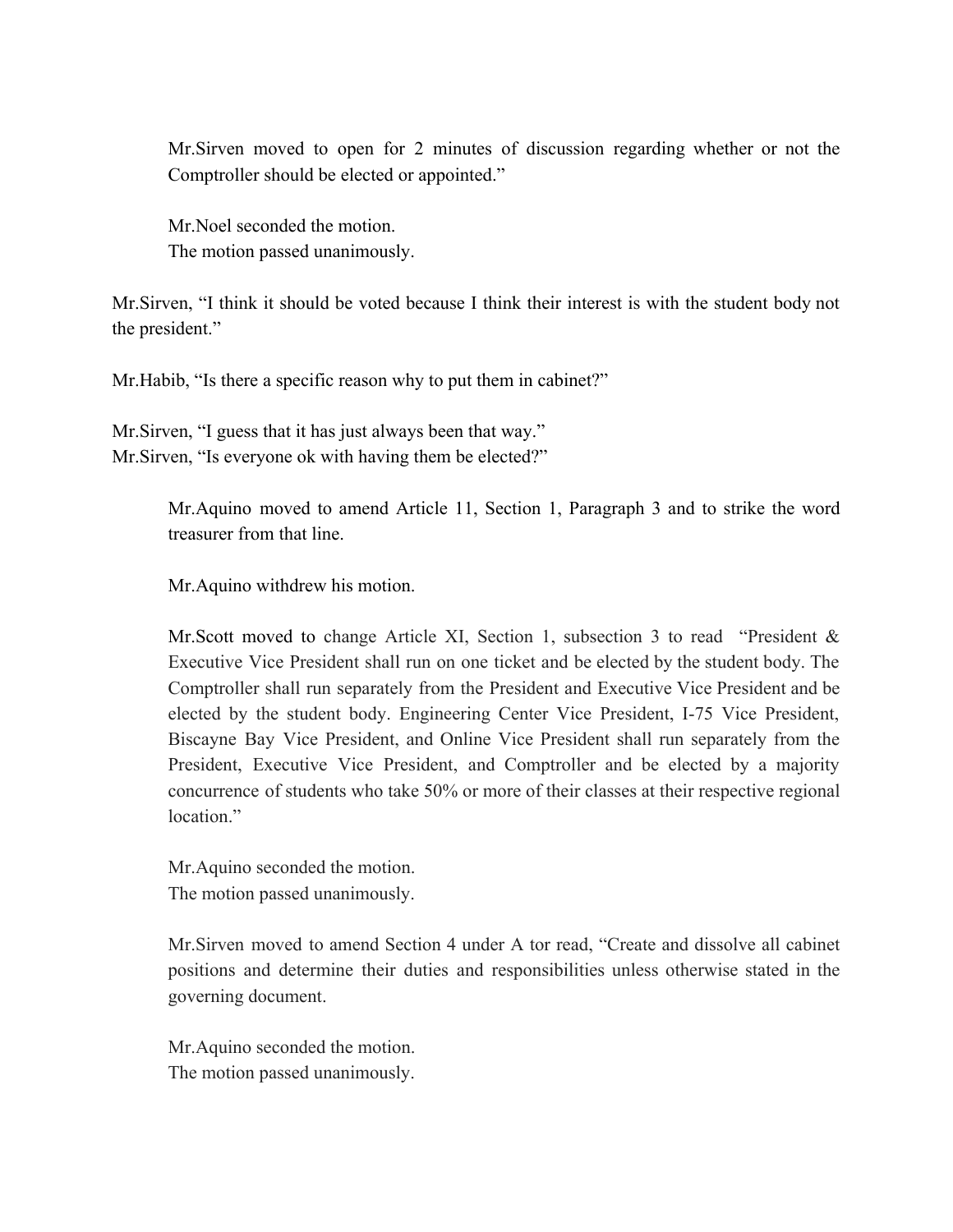#### **VP JOB DESCRIPTIONS**

Mr.Habib moved to open the floor for discussion for 10 minutes. Mr.Aquino seconded the motion. The motion passed unanimously.

Ms.Adames, "The descriptions for each of them, I think they should say meet with constituents of the students they pertain to. I think it's letter B or C where it speaks about meeting with constituents.

Mr. Scott, "So for example, Engineering Center's C would say meet with constituents from the engineering campus?"

Ms.Adames, "Yes."

Mr.Aquino moved to extend time by 3 minutes. Mr.Noel seconded the motion. The motion passed unanimously.

Mr.Sirven moved to extend the discussion by 2 minutes. Mr.Noel seconded the motion. The motion passed unanimously.

Mr.Noel moved to strike the original President, EVP, and 4 VP structure. Barring the structure.

Mr.Toscano, "Can you please repeat the motion?

Mr.Noel repeated his motion.

Mr.Toscano - Point of Clarification- "You cannot make a motion on a motion that does not exist."

Mr.Noel moved to strike out the original President, EVP, and 4VP's structure. Mr.Habib seconded the motion. The motion failed 3-3-0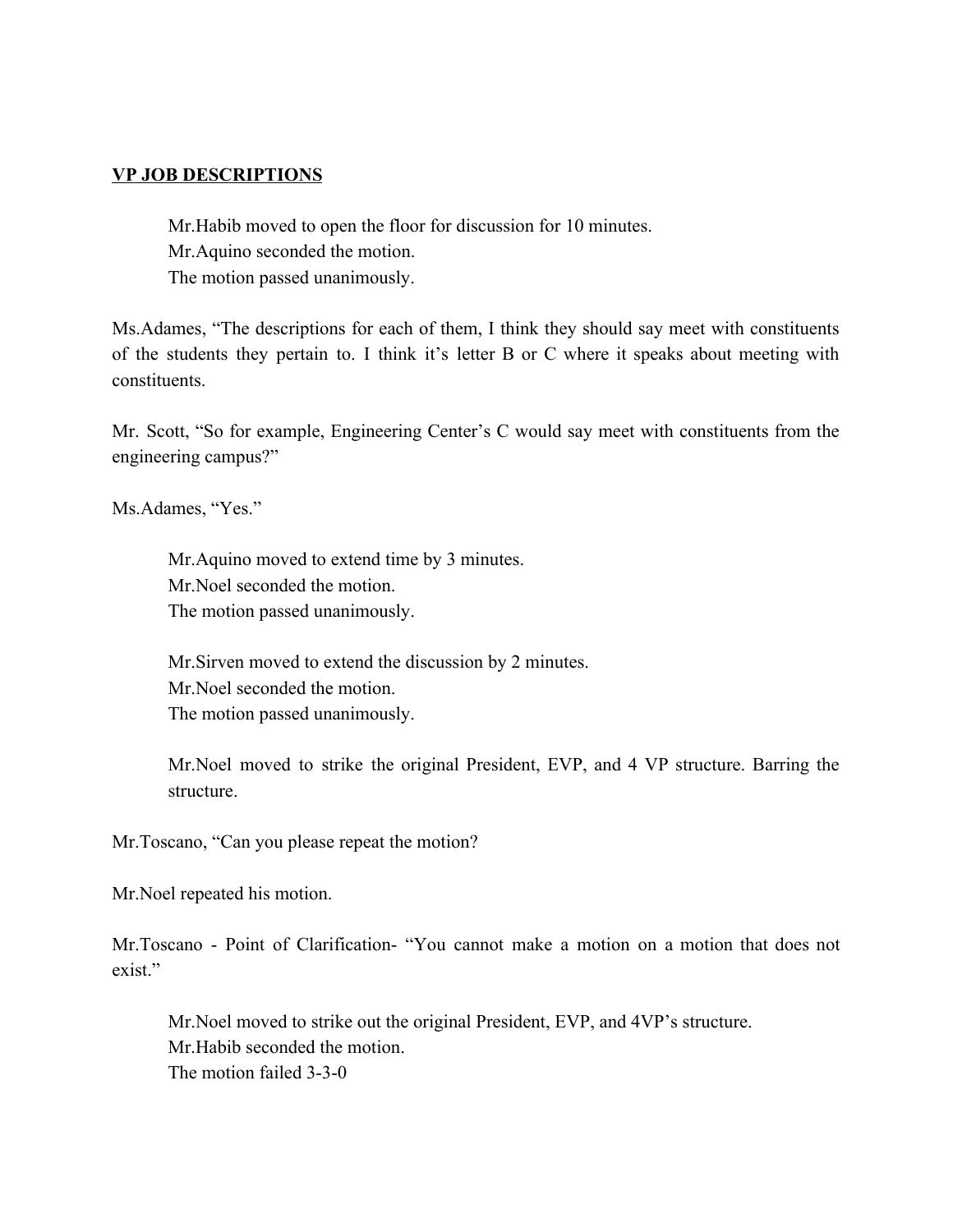Mr.Sirven moved to strike Subsection I under Section 3, where it states that "The Executive Vice President shall not serve on the A&S Board." And to also add an amendment under responsibility L to say, "Serve as vice chair of the president's round table meeting."

Mr.Aquino seconded the motion. The motion passed unanimously

Mr. Aquino moved to modify paragraph C of Sections 4, 5, 6, & 7 to to make it so that the VP's must meet with the constituents of the specific campuses that they serve.

Mr.Scott seconded the motion. The motion passed unanimously.

Mr.Sirven moved to strike Paragraph A, Section A which states, "Serve in A&S Budget Committee."

Mr.Noel seconded the motion The motion passed unanimously.

Mr.Sirven moved to move Section 10 to Article 6 of the Judicial Branch. Mr.Aquino seconded the motion. The motion passed unanimously.

#### **ACCOUNTABILITY BOARD**

Mr.Sirven moved to remove subsection D to strike the part that says "Chief Justice" out, has the discretion to decide whether or not the court will hear an appeal in the form of a declaratory judgement explaining why the appeal will not be granted.

Mr.Aquino seconded the motion.

Mr.sirven striked his motion to move forward with a 5 minute discussion regarding the lower courts.

Mr.Aquino seconded the motion

Mr.Toscano-Point of Information- "Is this contingent on this accountability board?"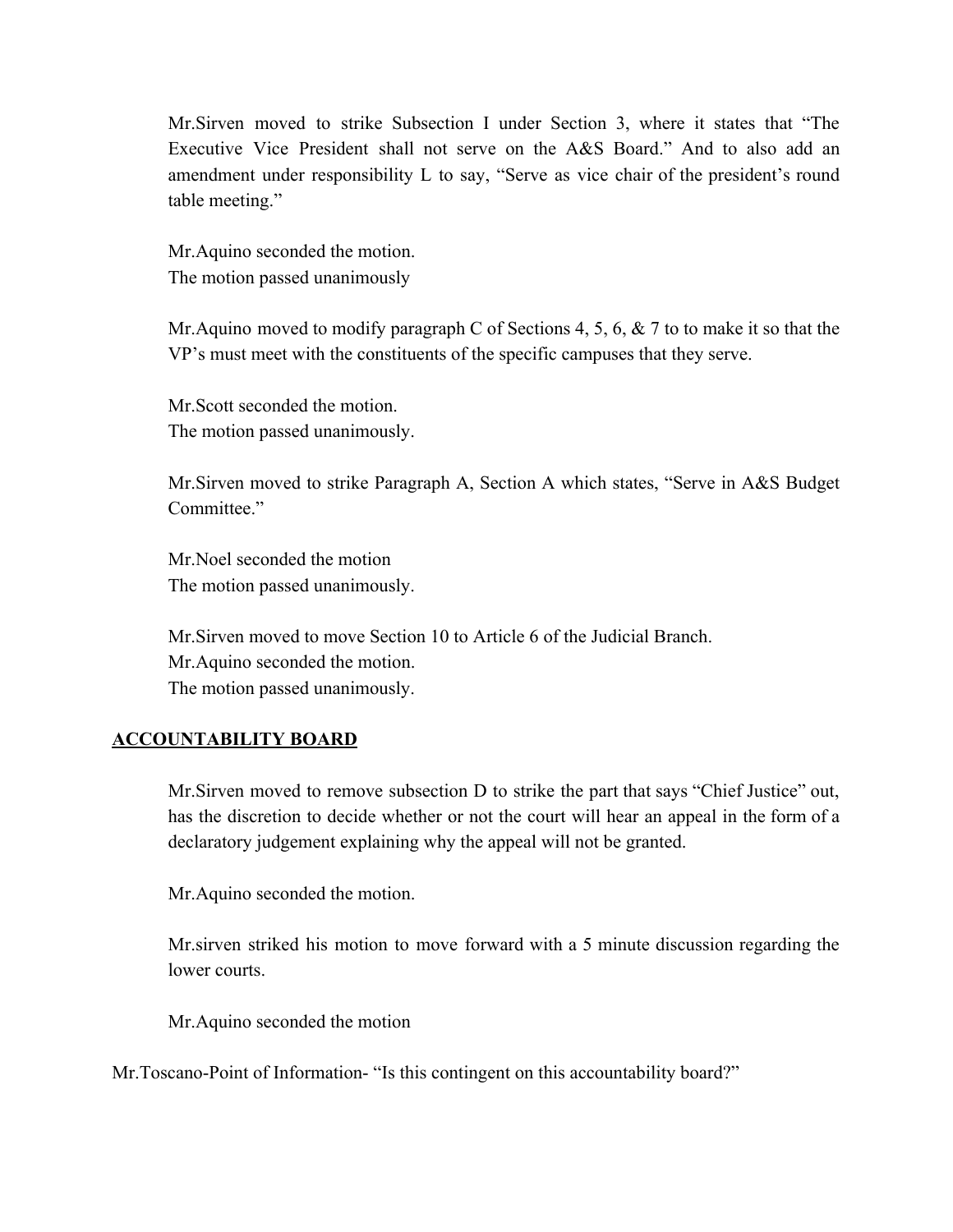Mr Sirven. "Yes."

The motion passed unanimously.

Mr.Noel moved to extend the discussion for 2 minutes Mr.Aquino seconded the motion. The motion passed unanimously.

Mr.Sirven moved to end discussion. Mr.Noel seconded the motion. The motion passed unanimously.

Mr.Aquino moved to amend item D to state, "4 justices." Mr.Noel seconded the motion.

Mr.Sirven moved to amend Mr.Aquino's motion, to include, "The appeal will be granted upon the concurrence of majority of the Supreme Court, the Chief Justice shall issue a declaratory judgment explaining why or why not the appeal was granted or not.

Mr.Aquino accepted the friendly amendment. The motion passed unanimously.

Mr.Scott moved to go into a 2 minute discussion. Mr.Sirven seconded the motion. The motion passed unanimously.

Mr.Scott yield to Mr.Velasquez.

Mr.Velasquez, "I just wanted to leave record of a statement that I have. I am in disagreement with the due process that has taken place based on the evidence that came up in the last few weeks regarding some members. I don't feel safe and secure and trusted in the process to these members moving on forward due to the fact that this draft of the constitution is going to affect the whole student body. Thank you."

Mr.Scott moved to end discussion. Mr.Noel seconded the motion. The motion passed unanimously.